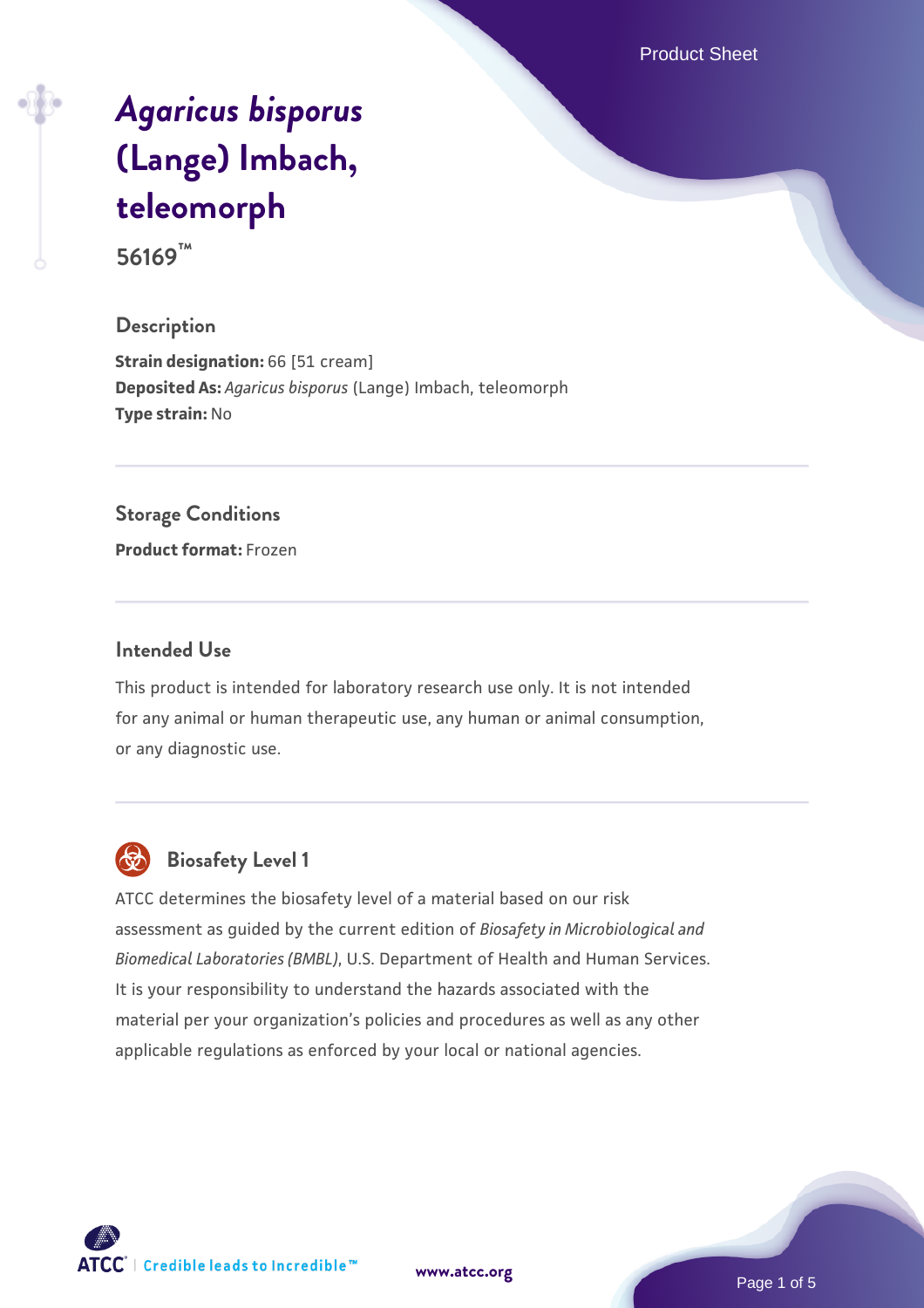ATCC highly recommends that appropriate personal protective equipment is always used when handling vials. For cultures that require storage in liquid nitrogen, it is important to note that some vials may leak when submersed in liquid nitrogen and will slowly fill with liquid nitrogen. Upon thawing, the conversion of the liquid nitrogen back to its gas phase may result in the vial exploding or blowing off its cap with dangerous force creating flying debris. Unless necessary, ATCC recommends that these cultures be stored in the vapor phase of liquid nitrogen rather than submersed in liquid nitrogen.

## **Certificate of Analysis**

For batch-specific test results, refer to the applicable certificate of analysis that can be found at www.atcc.org.

## **Growth Conditions**

**Medium:**  [ATCC Medium 336: Potato dextrose agar \(PDA\)](https://www.atcc.org/-/media/product-assets/documents/microbial-media-formulations/3/3/6/atcc-medium-336.pdf?rev=d9160ad44d934cd8b65175461abbf3b9) **Temperature:** 26°C

## **Material Citation**

If use of this material results in a scientific publication, please cite the material in the following manner: *Agaricus bisporus* (Lange) Imbach, teleomorph (ATCC 56169)

**[www.atcc.org](http://www.atcc.org)**

## **References**

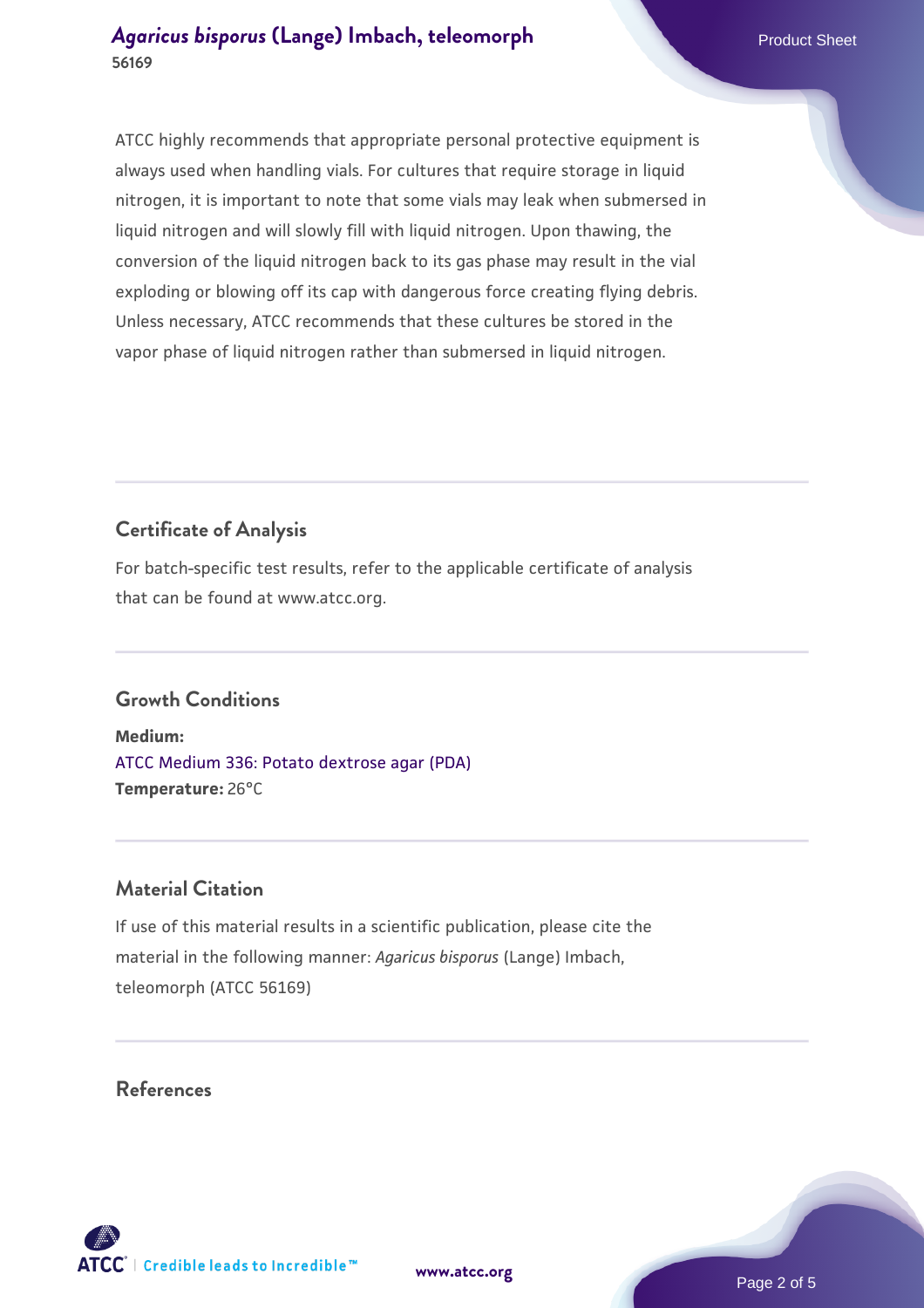References and other information relating to this material are available at www.atcc.org.

#### **Warranty**

The product is provided 'AS IS' and the viability of ATCC® products is warranted for 30 days from the date of shipment, provided that the customer has stored and handled the product according to the information included on the product information sheet, website, and Certificate of Analysis. For living cultures, ATCC lists the media formulation and reagents that have been found to be effective for the product. While other unspecified media and reagents may also produce satisfactory results, a change in the ATCC and/or depositor-recommended protocols may affect the recovery, growth, and/or function of the product. If an alternative medium formulation or reagent is used, the ATCC warranty for viability is no longer valid. Except as expressly set forth herein, no other warranties of any kind are provided, express or implied, including, but not limited to, any implied warranties of merchantability, fitness for a particular purpose, manufacture according to cGMP standards, typicality, safety, accuracy, and/or noninfringement.

#### **Disclaimers**

This product is intended for laboratory research use only. It is not intended for any animal or human therapeutic use, any human or animal consumption, or any diagnostic use. Any proposed commercial use is prohibited without a license from ATCC.

While ATCC uses reasonable efforts to include accurate and up-to-date information on this product sheet, ATCC makes no warranties or representations as to its accuracy. Citations from scientific literature and patents are provided for informational purposes only. ATCC does not warrant



**[www.atcc.org](http://www.atcc.org)**

Page 3 of 5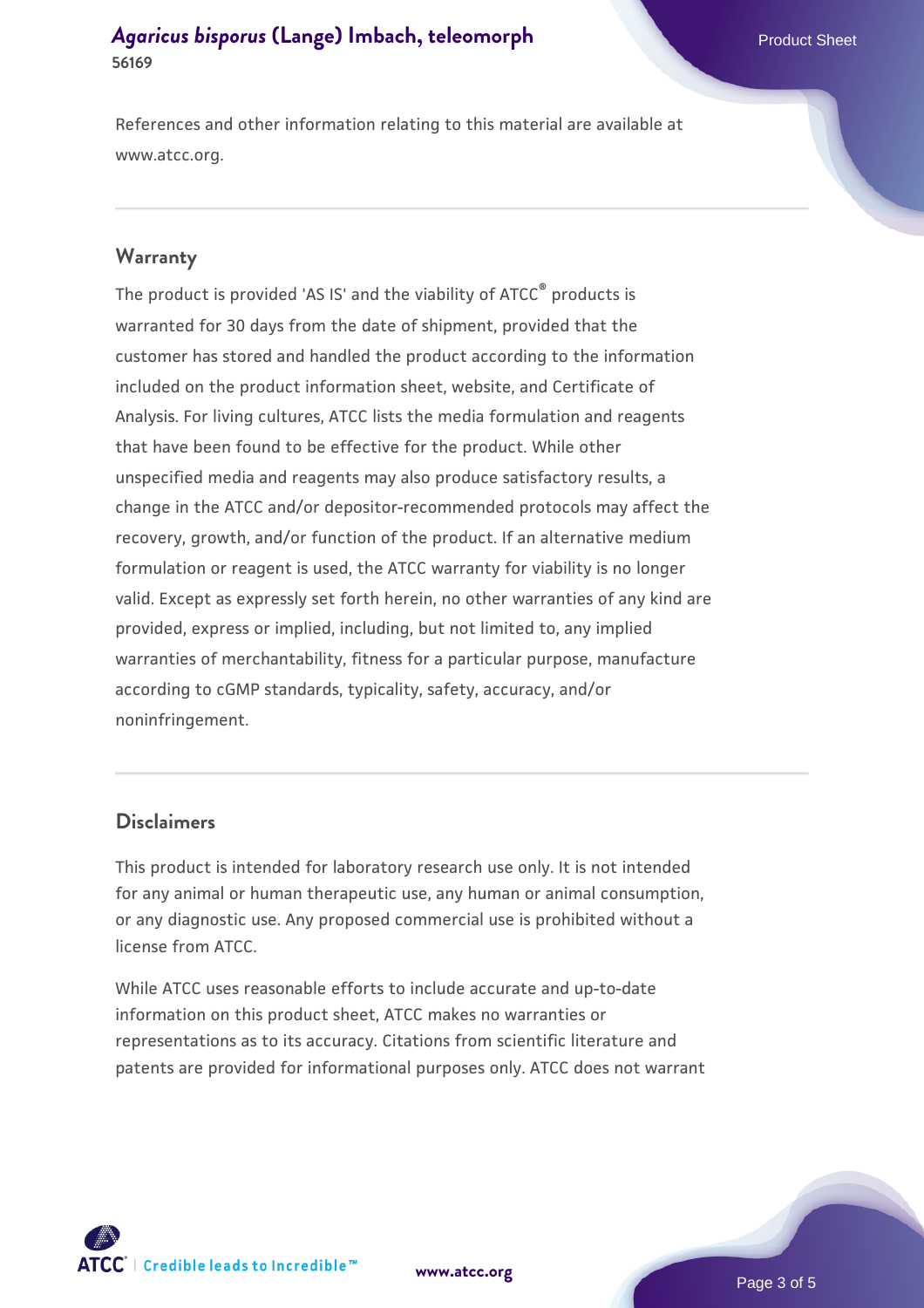that such information has been confirmed to be accurate or complete and the customer bears the sole responsibility of confirming the accuracy and completeness of any such information.

This product is sent on the condition that the customer is responsible for and assumes all risk and responsibility in connection with the receipt, handling, storage, disposal, and use of the ATCC product including without limitation taking all appropriate safety and handling precautions to minimize health or environmental risk. As a condition of receiving the material, the customer agrees that any activity undertaken with the ATCC product and any progeny or modifications will be conducted in compliance with all applicable laws, regulations, and guidelines. This product is provided 'AS IS' with no representations or warranties whatsoever except as expressly set forth herein and in no event shall ATCC, its parents, subsidiaries, directors, officers, agents, employees, assigns, successors, and affiliates be liable for indirect, special, incidental, or consequential damages of any kind in connection with or arising out of the customer's use of the product. While reasonable effort is made to ensure authenticity and reliability of materials on deposit, ATCC is not liable for damages arising from the misidentification or misrepresentation of such materials.

Please see the material transfer agreement (MTA) for further details regarding the use of this product. The MTA is available at www.atcc.org.

## **Copyright and Trademark Information**

© ATCC 2021. All rights reserved. ATCC is a registered trademark of the American Type Culture Collection.

## **Revision**

This information on this document was last updated on 2021-05-19

## **Contact Information**



**[www.atcc.org](http://www.atcc.org)**

Page 4 of 5